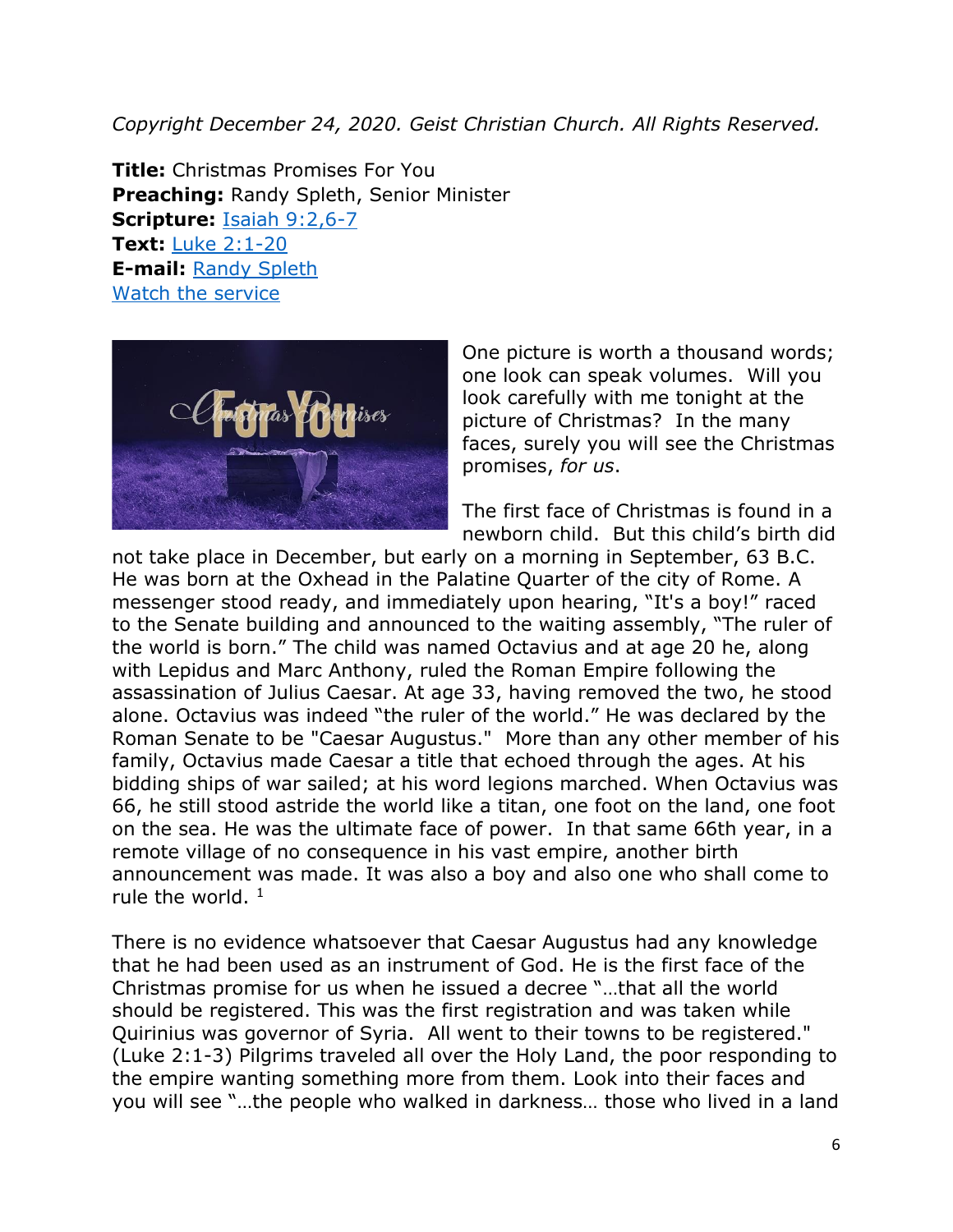of deep darkness."(Isaiah 9:2a,c) They long for the Christmas promise that a great light will shine. They have yet to see it. They are simply Jewish peasants who feel the weight of the "ruler of the world."

Within the crowd are two faces of interest. They are headed to tonight's destination. Unwittingly, Caesar Augustus sent them there and by doing so, fulfills the ancient Christmas promise, *for us*, that in "Bethlehem, in the land of Judah…least among the rulers of Judah…comes a ruler who is to shepherd my people Israel." (Matthew 2:6)

Mary and Joseph settle into their accommodations. You know where they are. Not in a palatial palace in the Palatine fit for the birth of king but a place of animals because "there was no room in the inn." It was a lean-to on the side of a home, or a cave nearby or most likely, a room under a home, a stable for the animals during the winter. How long were they in this place before the time came for her to deliver, for active labor to begin? Luke suggests immediately. The walk was long and hard. Now in the stable, it is time for the real work. Contractions are stronger, closer together. Is this the picture of the Christmas promise, *for us*? Is it found on the pained face of a young mother giving birth, on the face of an anxious father assisting, in the bloody mess of delivery? This is, *for us*?

At the very time, Mary gives birth, there is an explosion in the sky over the Judean hills. Shepherds, "…keeping watch over their flock by night. Then an angel of the Lord stood before them, and the glory of the Lord shone around them, and they were terrified." (Luke 2:8-9) Of course, they are terrified. When the night lights up like it never, ever has before, not once over all of the years of keeping watch over their flock at night, it shatters reality. Terrified shepherds--these are the people who truly walked in darkness. They lived much of their lives in the darkness of the night. They were poorer than the pilgrims flooding into Bethlehem, outcasts of society who are considered unclean.

A lone angel in the heaven shares the Christmas promise, *for us*—the "good news of great joy for all the people: to you is born this day in the city of David a Savior, who is the Messiah, the Lord." (Luke 2:11) Then, as if to make sure the shepherds understood that this promise was real, the sky lights up with an army of angels, "a multitude of the heavenly host, praising God and saying, "Glory to God in the highest heaven, and on earth peace among those whom he favors!"(Luke 2:14)

Then the angels depart and as they leave, we see the picture of shepherds, still dirty and unkempt outcasts. But now, instead of terror on their faces, we see curiosity, anticipation, maybe even hope that the promises for us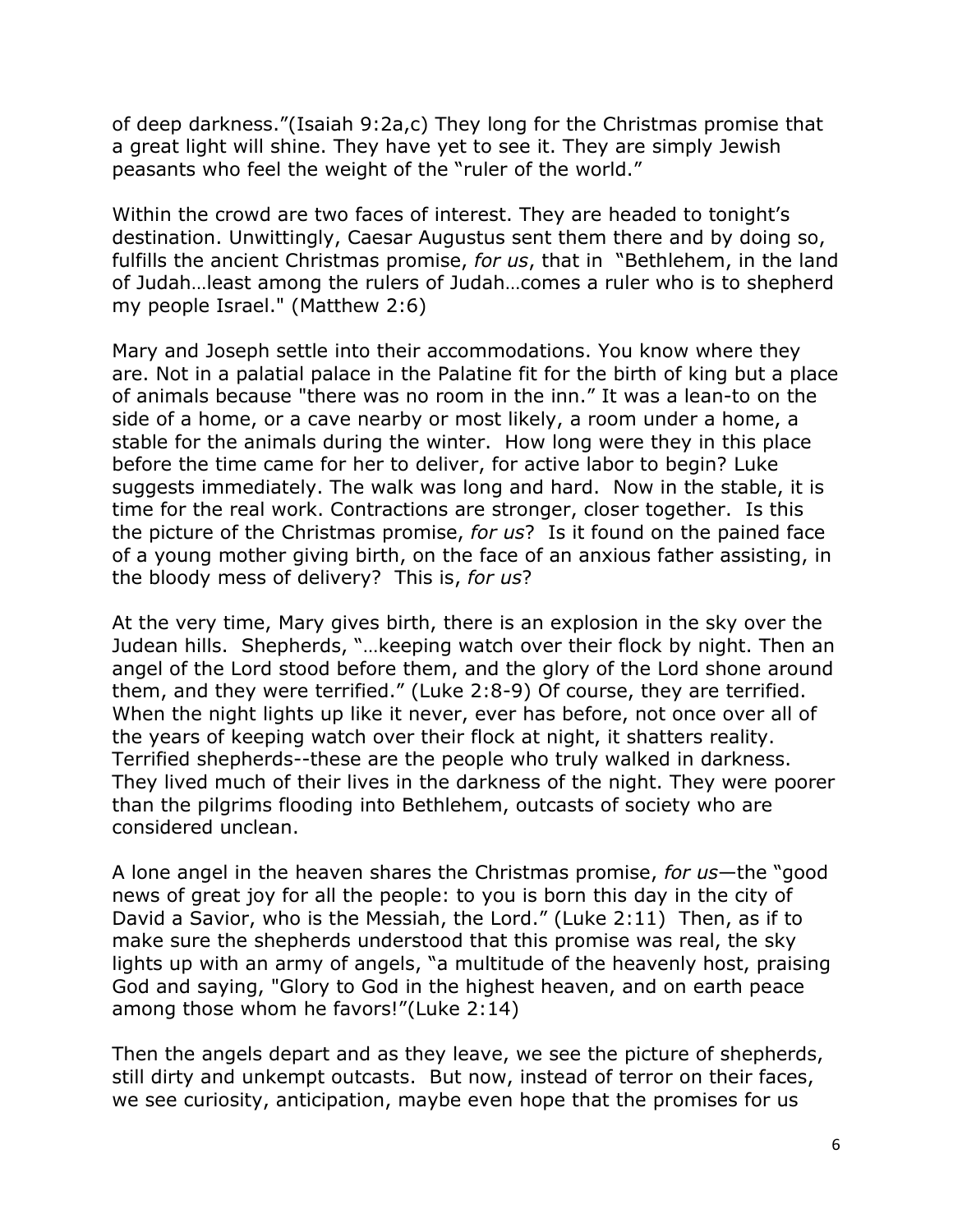that they have heard all their lives, had finally been fulfilled. It's no wonder that they turned to one another and said, "Let's go see this thing which the Lord has made known to us." "So they went with haste and found Mary and Joseph, and the child lying in the manger." (Luke 2:16)

It's the picture we've been waiting to see. The picture that communicates the Christmas promise for "a child wrapped in bands of cloth and lying in a manger" (Luke 2:12b). Oh, what a picture! Look carefully again. It's why you've come tonight. See Mary looking into the face of Jesus? One picture is worth a thousand words; one look can speak volumes. As she treasured all that she'd heard and pondered everything in her heart. I'm confident that she thinks: "You are so beautiful, so beautiful to me. You're everything I hope for, everything I need."<sup>2</sup>

And if you dare to look into his face and his face alone tonight, you find the very same thing because he is beautiful. He is not just a beautiful baby. He is everything we hope for and everything we need because this baby we call Jesus is Emmanuel, he is God with us.

This is the picture of our Christmas promise. It's not found in the powerful Caesar Augustus ruling a vast empire or pilgrims finding a place in Bethlehem or even young couple bedding down in a stable. It's not in a fireworks display of angels or terrified shepherds. It is a child conceived in a virgin, born as a son and named "Emmanuel," which means, "God is with us." (Matthew 1:23c)

Emmanuel. God with us. That's the Christmas promise, *for you*. Not, just *for us.* It is *for you*. It's personal. Something you need, something you hope for. Emmanuel means you don't have to be alone, that your problems, even your death doesn't have to be the end. The arrival of Jesus tells us the most important thing about God. God wanted to be with us.

Even though the world was a mess, and Lord knows, this year, it is still a terrible mess. Even though lives were broken and families were fractured, and Lord knows, they still are. Even though there was pain, sickness, and even death all around and yes, we know there still is, God didn't turn His back on us.

The God who made us, the God who breathed life in us came down to Bethlehem to a stable, to a manger. What kind of God would do that? The very God that lies now in the manger, that we see face to face. In Him, the Christmas promise has a face and the face is Jesus.